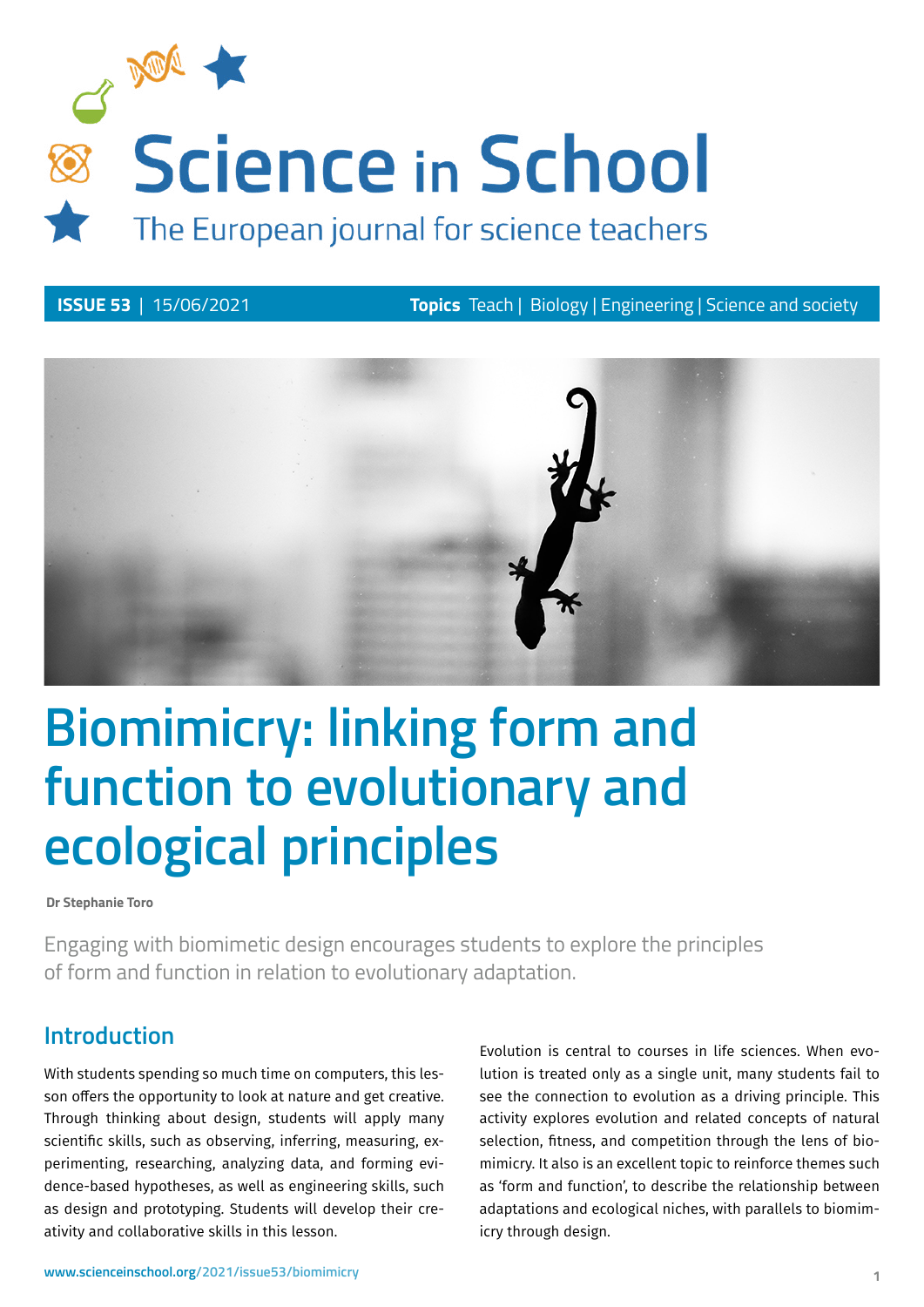

Sample pair of biomimicry pictures *Permission for non-commercial use*

# **Activity 1**

This activity introduces students to the concept of biomimicry through an inductive approach, in which they construct a definition from examples. It is preferable not to have the class share their initial definitions, but instead let it be a personal development. This activity lasts 10–15 minutes.

#### **Materials**

- ⦁ Activity 1 [student handout](https://www.scienceinschool.org/wp-content/uploads/2021/06/Activity-1-Worksheet.docx)
- ⦁ Activity 1 [teacher handout](https://www.scienceinschool.org/wp-content/uploads/2021/06/Activity-1-Teacher-Resources.pdf)

## **Procedure**

- 1. Give each student a copy of the student handout.
- 2. Look at the pairs of pictures. Each is an example of biomimicry.
- 3. Looking at each pair of pictures, think about the following:
	- a. What do they have in common?
	- b. How do you think the two are related?
	- c. What is similar about their forms, shapes, or physical characteristics?
	- d. What is similar about their functions?
- 4. Use information from the teacher handout for Activity 1 to help students.
- 5. Instruct students to write one or two sentences to define biomimicry.

# **Activity 2**

This activity encourages students to think about biomimicry solutions with action cards as prompts. Action cards include movement, waste removal, cleaning, filtering, adhesion (see example below), communication, carbon storage, and water flow. This activity requires 15–30 minutes.

#### **Materials**

- ⦁ Activity [2 student resources;](https://www.scienceinschool.org/wp-content/uploads/2021/06/Activity-2-Cards.pdf) the slides can be printed as handouts (two slides to a page), printed and made into two-sided cards, or distributed digitally
- ⦁ Computer or tablet with internet connection for research

#### **Procedure**

- 1. Assign each pair or small group of students one or two action cards which they will use for the following steps.
- 2. Read the card to understand the action and example provided.
- 3. Think of ways that nature solves the problem on the assigned action card(s).
- 4. With a partner or in a group, research another organism that performs this action.
- 5. Share with the class the following:
	- a. Assigned action and a description
	- b. Example or hint provided
	- c. Name of organism researched
	- d. Brief background of the organism, its habitat, and ecosystem.

# Adhesion

From your tennis shoes to your desk at school, adhesives or glues are a major part of our world. Finding non-toxic and high-performance solutions would have wide value in human technologies.

## **Adhesion Hints**



ing Geckskin created by re<br>niversity of Massachusetts

- 
- er Adnesion ideas:<br>Barnacle<br>Snail Foot<br>Byssal Threads with Mussels<br>Squid Suckers<br>Coral Attachments

Sample Action Cards *Image courtesy of Stephanie Toro/Permission for non-commercial use*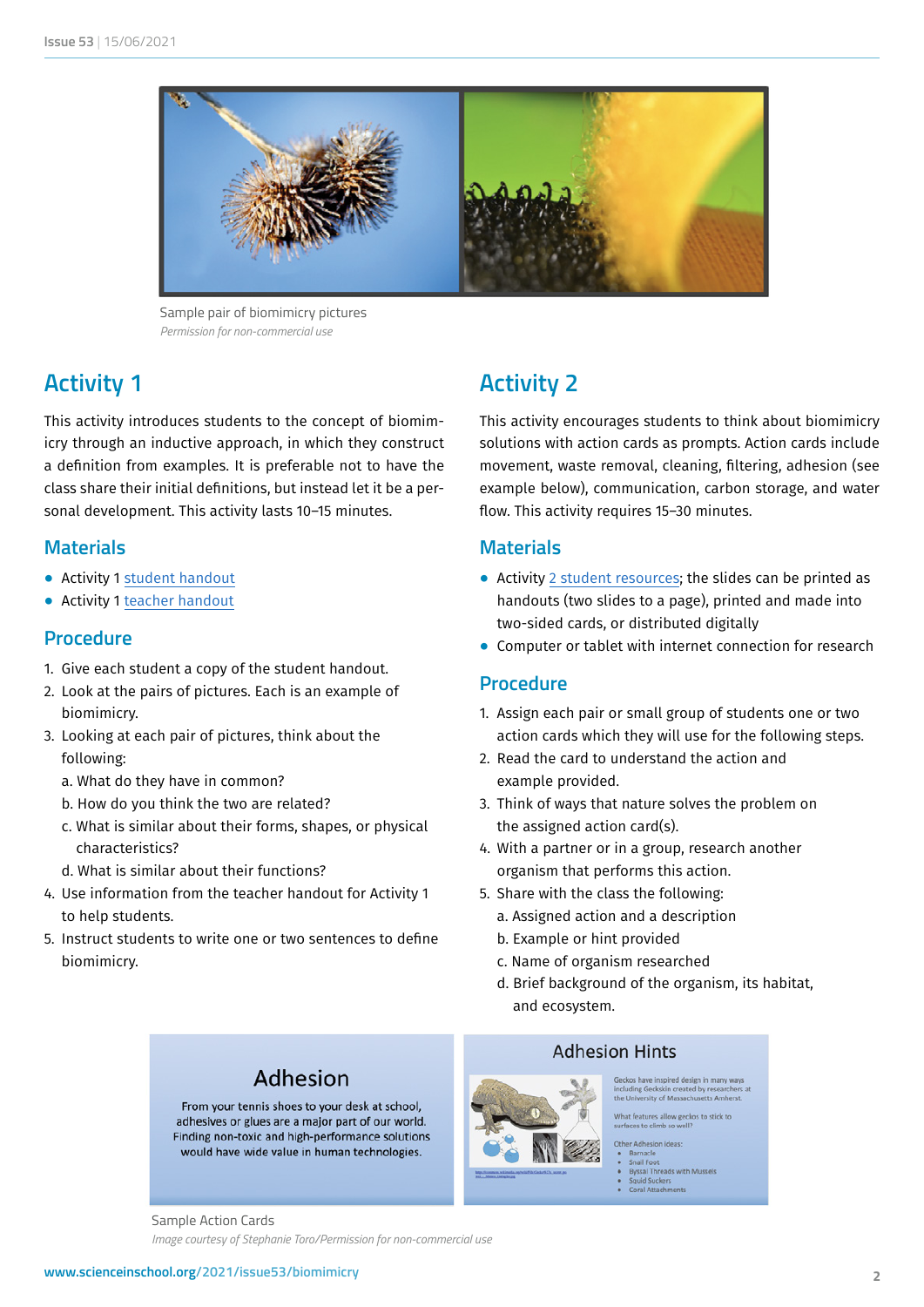- e. Describe the features of this organism that allow it to solve the action you have been assigned.
- f. Explain how these features mean that the organism is adapted to the required function (connect form and function).
- 6. During the class discussion, the teacher should reinforce the ideas of form and function, adaptations that can improve fitness and success in competition, and the importance of evolution to create the best designs in nature.

# **Activity 3**

During this phase, students will apply their understandings of principle biological concepts of adaptation, evolution, form, and function to the concept of biomimicry through a design challenge assigned by the teacher. This activity requires 45 minutes.

## **Design challenge options:**

- ⦁ A building in an area of low rainfall, which will collect rainwater and store it for future use
- ⦁ A building that houses an indoor city garden, which will yield enough food for 100 families, use less water, and does not require fertilizers
- ⦁ A contraption that will assist clean up of an oil spill in the ocean, which will capture oil to prevent it spreading and utilize it afterwards
- ⦁ A waterfront building that will withstand hurricane-force winds, waves, and shifting sands
- ⦁ A new car model with improved speed and fuel mileage because it is more aerodynamic
- ⦁ A product that prevents animal growth on the bottom of ships and is natural, non-toxic, and effective for use in the ocean
- A building in the tropics that does not require air conditioning to keep it cool
- A wind turbine blade that moves in smoother, tighter circles and requires minimum wind levels to operate
- ⦁ A bridge with greater strength in the main body and supporting structures
- Something that will 'sequester' carbon
- A new hairdryer that takes less time to dry hair, is smaller, easier to pack in a bag, and uses less energy
- A sunscreen that is natural, waterproof, and reflects the sun for hours
- ⦁ A building/structure that can withstand flooding
- ⦁ Nail polish that doesn't chip, is long-lasting, and forms a thin layer

# **Materials**

⦁ Activity 3 [student resources](https://www.scienceinschool.org/wp-content/uploads/2021/06/Activity-3-Worksheet.docx)

### **Procedure**

- 1. Assign each pair or group the design challenge.
- 2. Students complete the table on the student resource handout in their groups through research online. The table includes the following tasks for students to work through:
	- a. Identify the function: What does an organism utilize or do well? For example, move, store water, catch food, or capture rainwater. You can use th[e Biomimicry Taxono](http://static.biomimicry.org/asknature/biomimicry_taxonomy-v6.0.pdf)[my](http://static.biomimicry.org/asknature/biomimicry_taxonomy-v6.0.pdf) to help.
	- b. 'Biologize' the question
	- What are nature's best ways of solving the function?
	- Write a question for your function.
	- Examples: how do organisms move; how would nature store water; how do organisms catch food; how does nature capture rainwater?

#### c. Find nature's best practices

- Use observation skills, research, field trips, technology like microscopes or magnifying glasses, etc.
- Take notes on how the organism(s) observed accomplishes the goal of the function chosen and answer the question from b.

#### d. Generate product ideas

- Using what you have learned from investigations, what new product ideas can you think of?
- Draw/design your ideas use the materials provided or permitted by your instructor.
- Explain how your product addresses the following criteria: A. Sustainability
	- B. Performance
	- C. Energy efficiency
	- D. Production costs (cut material costs)
	- E. Redefine and eliminate waste

## **Discussion**

After the lesson, have a discussion with students based on the following three reflection questions:

- How does form impact function (and the reverse) in nature?
- ⦁ How has nature, through evolution, created adaptations that are most suited for their environment?
- ⦁ Why should we look to nature for models in our own design processes to solve human problems?